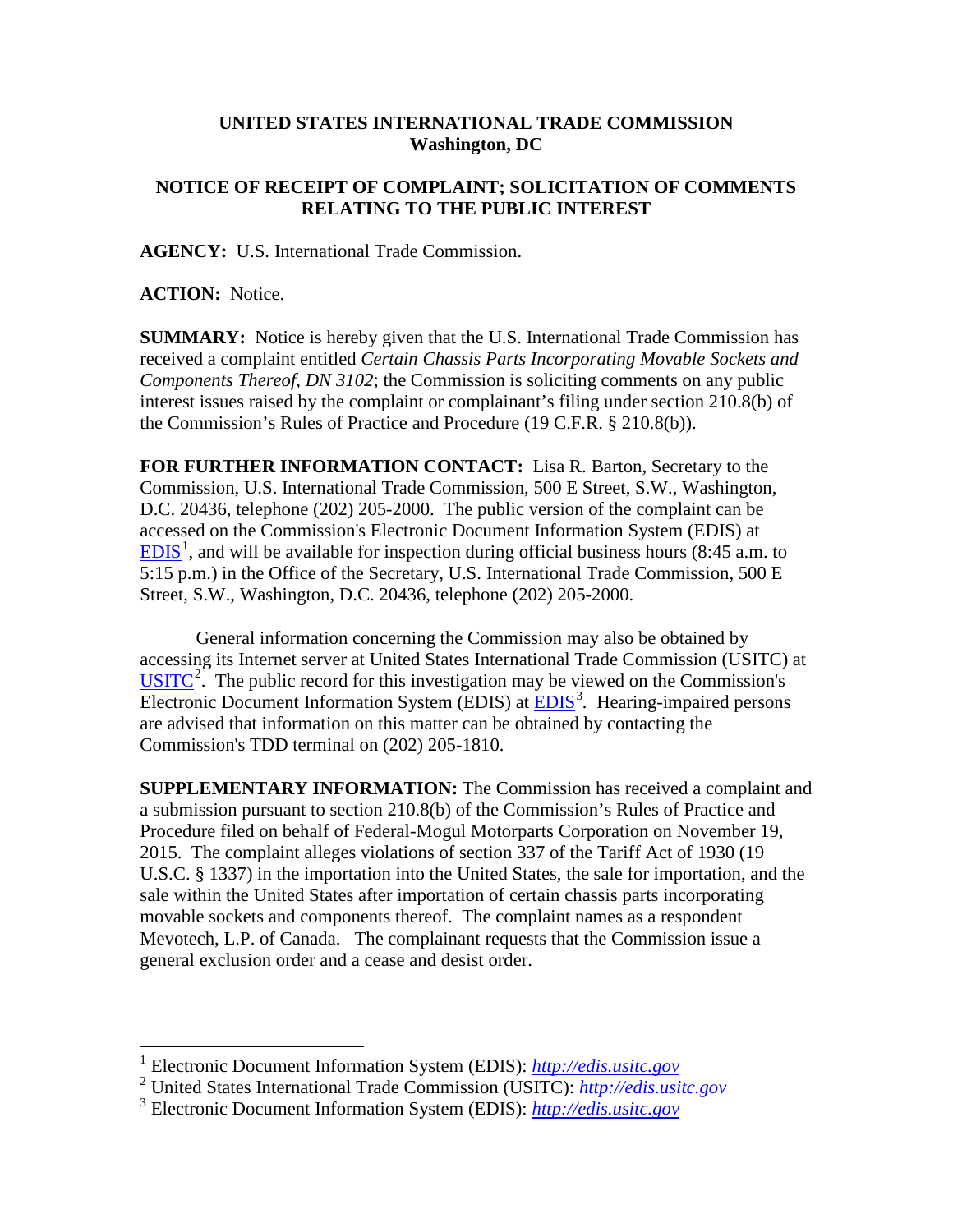Proposed respondents, other interested parties, and members of the public are invited to file comments, not to exceed five (5) pages in length, inclusive of attachments, on any public interest issues raised by the complaint or section 210.8(b) filing. Comments should address whether issuance of the relief specifically requested by the complainant in this investigation would affect the public health and welfare in the United States, competitive conditions in the United States economy, the production of like or directly competitive articles in the United States, or United States consumers.

In particular, the Commission is interested in comments that:

- (i) explain how the articles potentially subject to the requested remedial orders are used in the United States;
- (ii) identify any public health, safety, or welfare concerns in the United States relating to the requested remedial orders;
- (iii) identify like or directly competitive articles that complainant, its licensees, or third parties make in the United States which could replace the subject articles if they were to be excluded;
- (iv) indicate whether complainant, complainant's licensees, and/or third party suppliers have the capacity to replace the volume of articles potentially subject to the requested exclusion order and/or a cease and desist order within a commercially reasonable time; and
- (v) explain how the requested remedial orders would impact United States consumers.

Written submissions must be filed no later than by close of business, eight calendar days after the date of publication of this notice in the *Federal Register*. There will be further opportunities for comment on the public interest after the issuance of any final initial determination in this investigation.

Persons filing written submissions must file the original document electronically on or before the deadlines stated above and submit 8 true paper copies to the Office of the Secretary by noon the next day pursuant to section 210.4(f) of the Commission's Rules of Practice and Procedure (19 C.F.R. § 210.4(f)). Submissions should refer to the docket number ("Docket No. 3102") in a prominent place on the cover page and/or the first page. (*See* Handbook for [Electronic Filing Procedures](http://www.usitc.gov/secretary/fed_reg_notices/rules/handbook_on_electronic_filing.pdf), *Electronic Filing Procedures*<sup>[4](#page-1-0)</sup>). Persons with questions regarding filing should contact the Secretary (202-205-2000).

Any person desiring to submit a document to the Commission in confidence must request confidential treatment. All such requests should be directed to the Secretary to

 $\overline{a}$ 

<span id="page-1-0"></span><sup>4</sup> Handbook for Electronic Filing Procedures:

http://www.usitc.gov/secretary/fed\_reg\_notices/rules/handbook\_on\_electronic\_filing.pdf